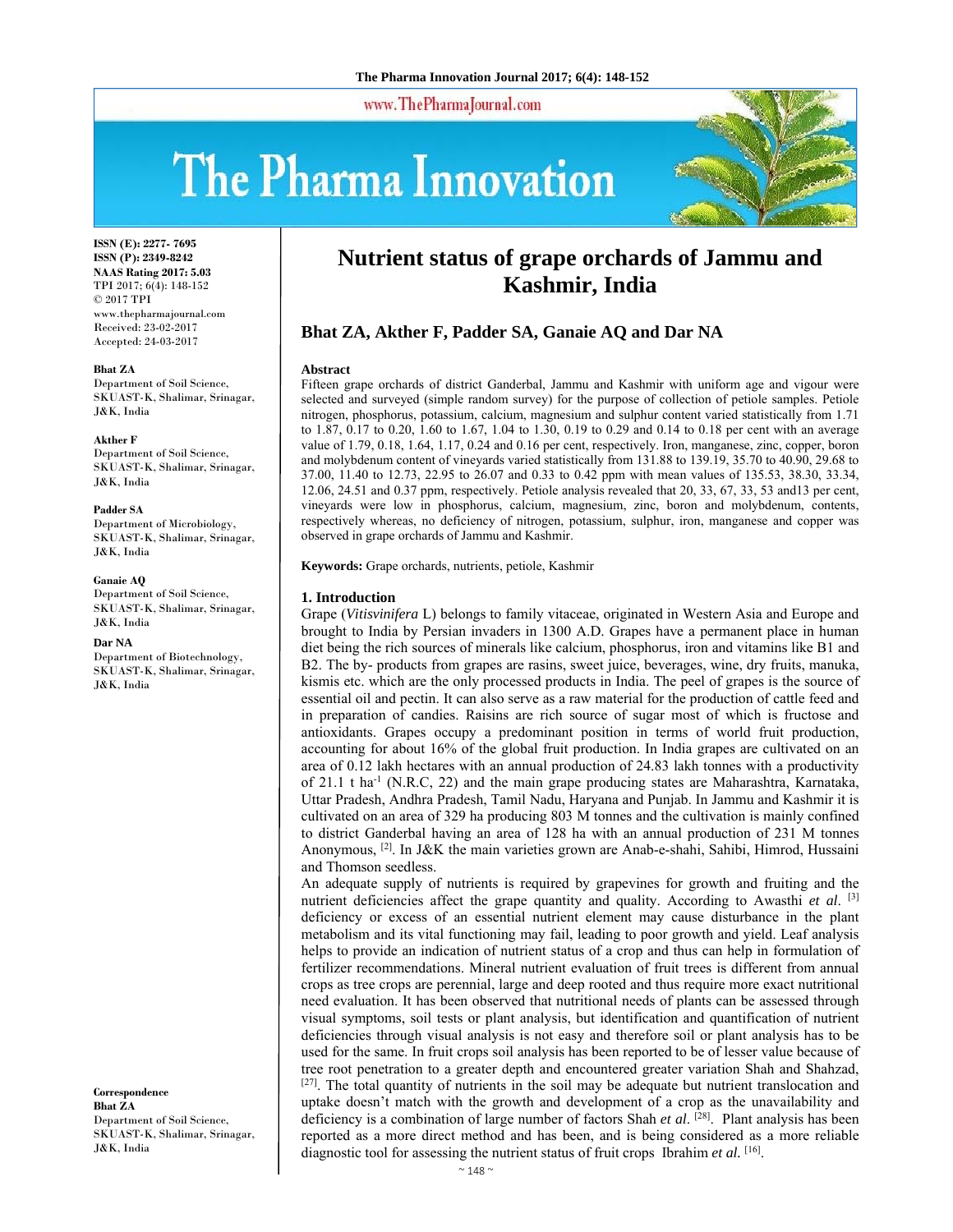The increasing importance of leave analysis of vineyards have prompted different researchers to determine nutrient element reference values for different parts of leaves in different physiological periods (Larsen *et al*. 20 and Cahoon, 8). In order to harvest a good yield, leaf samples should be taken during blooming time, and contents on leaf petiole should consist of 2.5 to 5.0 per cent N, 0.3 to 0.6 per cent P, 1.5 to 2.5 per cent K and 0.5 to 0.8 per cent Mg approximately. Petioles show a greater range in values for nitrogen (N), phosphorus (P), potassium (K), magnesium (Mg), and zinc (Zn) and therefore fertilizer response and deficient and excess values of these elements are more easily defined with petioles. Therefore, assessment of nutritional status and nutritional requirements of vineyards assumes a great significance for successful viticulture, so the present investigation was undertaken in the district Ganderbal of Jammu and Kashmir which is the main grape growing area of the state and the study undertaken is first of its kind.

## **2. Material and Methods**

A systematic investigation was carried out to study the nutrient status of vineyards of district Ganderbal, Jammu and Kashmir. District Ganderbal is bordered by district Srinagar in South, Bandipora to the North, Kargil in North-East, Anantnag to the South-East and Baramulla in South-West. Petiole samples were collected from fifteen [15] orchards of uniform age and vigour as per the procedure of Chapman [10].Petioles were separated from leaf blades and were decontaminated using 2 per cent teepol solution and 0.1 N HCl and washed by double distilled water in a series. Samples were air dried on filter papers and then oven dried at 60+5 °C for 24 hours Chapman,  $[10]$ . The samples were then crushed in stainless steel blender to pass through 2 mm mesh and stored in polythene bags for subsequent chemical analysis.

Total nitrogen was determined by micro-kjeldahl method by

involving digestion, distillation and titration of plant samples as described by Jackson [17].

To estimate nutrient elements other than nitrogen viz; phospjorus, potassium, calciuym, magnesium, sulphur, iron, manganese, zinc and copper, petiole samples were digested separately in diacid mixture of nitric acid and perchloric acid. The digested material was diluted in double distilled water and filtered in 100 ml volumetric flask. In order to ensure complete transfer of digested material, about six washings were given with double distilled water and final volume was made to 100 ml.

Phosphorus content was estimated from digested samples by the vanado molybdate colour reaction method with the help of the spectrophotometer Jackson, [17]. Potassium content was determined by flame photometer Jackson, [17].Calcium and magnesium content were determined by versenate titration method (Jackson,  $[17]$ . Plant sulphur was determined by turbidometric method Chesnin and Yien,  $[11]$ . The turbidometric method Chesnin and Yien, micronutrient cations like Zn, Cu, Fe and Mn were estimated on atomic absorption spectrophotometer. The boron was estimated by azomethine-H method (Berger and Truog, 4).The molybdenum (Mo) was estimated by method outlined by Johnson and Arkley <sup>[18]</sup>. The 95% confidence interval (C.I) was worked out using the procedure of Neyman [23].

**Table-1:** Tentative working standards for grapes (petioles)

| <b>Nutrient element</b> | <b>Macronutrient</b> (per cent) |               |                   |             |  |  |
|-------------------------|---------------------------------|---------------|-------------------|-------------|--|--|
|                         | <b>Deficient</b>                | Low           | <b>Sufficient</b> | <b>High</b> |  |  |
| N                       | 0.6                             | $0.6 - 0.8$   | $0.9 - 1.3$       | >1.4        |  |  |
| D                       | 0.12                            | $0.13 - 0.15$ | $0.16 - 0.30$     | >0.30       |  |  |
| K                       | $0.5 - 1.0$                     | $1.1 - 1.4$   | $1.5 - 2.5$       | >2.5        |  |  |
| Ca                      | $0.5 - 0.8$                     | $0.81 - 1.0$  | $1.0 - 1.8$       | >1.8        |  |  |
| Mg                      | 0.14                            | $0.15 - 0.25$ | $0.26 - 0.45$     | >0.45       |  |  |
| S                       | < 0.12                          | $0.12 - 0.26$ | $0.27 - 0.56$     | >0.57       |  |  |

| <b>Nutrient element</b> | Micronutrient (ppm) |           |                   |       |  |
|-------------------------|---------------------|-----------|-------------------|-------|--|
|                         | <b>Deficient</b>    | Low       | <b>Sufficient</b> | High  |  |
| Fe                      | $10-20$             | $21 - 30$ | $30 - 50$         | >50   |  |
| Mn                      | $10 - 24$           | $25 - 30$ | 30-150            | >150  |  |
| Zn                      | $0 - 1.5$           | 16-29     | $30 - 50$         | $>50$ |  |
| Cu                      | $0 - 2$             | $3-4$     | $5 - 15$          | >15   |  |
| В                       | 14-19               | $20 - 25$ | $26 - 50$         | $>50$ |  |
| Mo                      |                     | 0.29      | $0.3 - 1.5$       | >1.5  |  |

**Table-2:** Tentative working standards for grapes (petioles)

(Midwest Small Fruit Pest Management Handbook. Ohio State Bul. 861.)

# **3. Results and Discussion**

Petiole samples of grape (variety - Sahibi) were analyzed for macro and micronutrient composition. The results of chemical analysis of grape petioles are tabulated in Table 3 and 4 and compared with the standard values in Table 1 and 2 and reproduced in Table 5.

# **3.1 Macronutrients**

Petiole nitrogen content of different vineyards varied statistically from 1.71 to 1.87 per cent with an average value of 1.79 per cent (Table 3). The maximum petiole nitrogen content (2.00 per cent) was observed in Waliwar, whereas, minimum (1.45 per cent) was reported from Benihama grape orchards. The variation of petiole nitrogen content among different vineyards could be due variation in available soil

nitrogen and orchard management practices. Similar range of petiole nitrogen was reported by Brent *et al*. [7]. The nitrogen content in all the vineyards was in high range (Table 5), which might be attributed to annual application of larger quantity of manures and fertilizers. These results are supported by the findings of Shaaban and El-Fouly [26]. Phosphorus content of petioles varied statistically from 0.17 to 0.20 per cent with a mean value of 0.18 per cent. Highest (0.25 per cent) and lowest (0.14 per cent) petiole phosphorus content was recorded at Waliwar and Takibbal, respectively. The variation of petiole phosphorus among different orchards might be due to variation in available phosphorus, soil pH, climatic conditions, elevation and slope and other associated factors. Petiole phosphorus content of similar magnitude has also been observed by Bhargava and Raghupathi, [5] and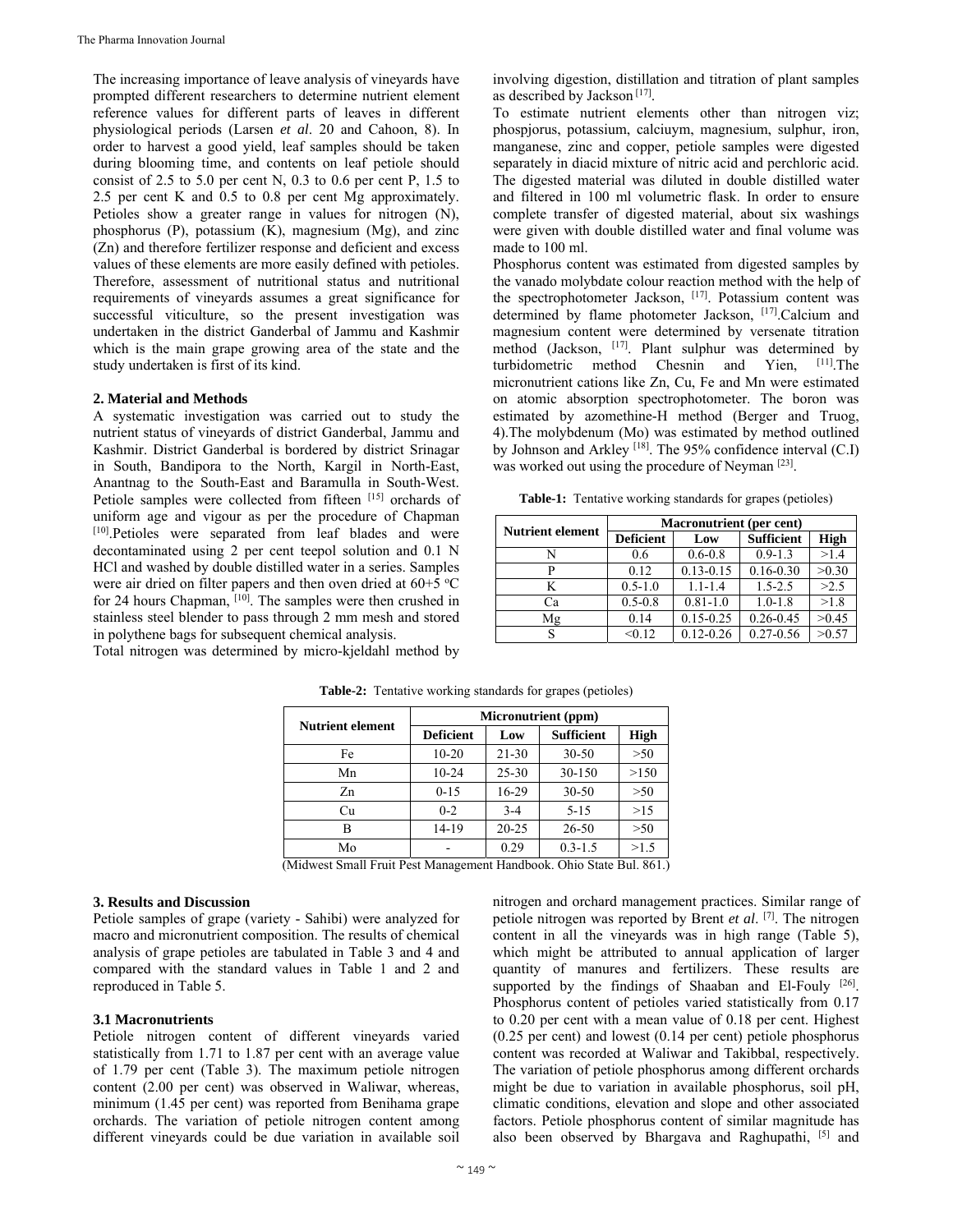Muftuoglu *et al.* <sup>[21]</sup>. The phosphorus content of grape orchards was in low to sufficient range, as 20 per cent orchards were low and 80 per cent vineyards were sufficient. The results could be due to low to medium available phosphorus content of these soils. Similar results were recorded by Yogeeshappa *et al*. [31].Petiole potassium statistically varied from 1.60 to 1.67 per cent with an average value of 1.64 per cent. Highest content (1.75 per cent) was observed at Khranihama, whileeas, lowest content (1.55 per cent) was recorded at Reporapayeen. The variation of petiole potassium among different vineyards could be due to variation in soil potassium and other associated factors. The petiole potassium content in similar magnitude was also reported by Ahlawat and Yamadagni<sup>[1]</sup>. Table 5 revealed that all the vineyards under study were sufficient in petiole potassium, which probably could be due to high available potassium in soils and application of manures and fertilizers which resulted in higher uptake and in turn high potassium content in petioles. The results are in accordance with those of Bhargava and Raghupathi [6] and Demirer *et al*. [13].

Perusal of data in Table 3 indicated that petiole calcium content varied statistically from 1.04 to 1.30 per cent with a mean value of 1.17 per cent. The maximum petiole calcium content (1.50 per cent) was found at Takibal and minimum (0.80 per cent) was reported from Chanthan. The different grape orchards varied with respect to petiole calcium content which might be attributed to difference in available calcium content, nutrient ion interactions and other associated factors. Petiole calcium content in similar range was supported by the previous findings of Yogeeshappa *et al*. [31]. The vineyards were low to sufficient in petiole calcium content, as 7 per cent samples were deficient, 26 per cent were low and 67 per cent were sufficient in petiole calcium, which possibly could due to nutrient ion interactions. The results are in accordance with the findings of Muftuoglu *et al*. [21] and Bhargava and Raghupathi<sup>[6]</sup>. The magnesium content ranged statistically from 0.19 to 0.29 percent with a mean value of 0.24 per cent. Highest (0.45 per cent) and lowest (0.13 per cent) mean petiole magnesium content was recorded from Takibal and Chanthan, respectively. The variation in petiole magnesium content could be ascribed to variation in soil available magnesium content and overall pedoclimatic conditions (Canali *et al*. [9]. The magnitude of these results is in agreement with those of Bhargava and Raghupathi<sup>[5]</sup>. Further it was observed that 67 per cent orchards were low and 33 per cent were sufficient in leaf magnesium content. The low to adequate range of leaf magnesium could be due to nutrient ion interactions, root ramification, orchard management practices and methods used for analysis. Similar results were reported by Muftuoglu *et al*. [21], Demirer *et al*. [13] andBhargava and Raghupati <sup>[6]</sup>.The sulphur content varied statistically from 0.14 to 0.18 per cent with an average value of 0.16 per cent. Highest content (0.22 per cent) was recorded from Waliwar and lowest (0.16 per cent) from Takibal. The magnitude of these values is in line with those of Gathala *et al. [*15] and Qayum and Misgar [24]. All the vineyards were sufficiently supplied with leaf sulphur, which probably could be ascribed to adequate available sulphur and application of high quantity of manures, fertilizers and sulphur containing fungicides. The results are in line with the findings of Bhargava and Raghupathi [5] and Dar *et al*. [12].

**Table 3:** Petiole macronutrient status of grape orchards of district Ganderbal

| Sampled        | per cent |          |         |          |          |          |
|----------------|----------|----------|---------|----------|----------|----------|
| location       | N        | P        | K       | Ca       | Mg       | S        |
| 1              | 1.45     | 0.16     | 1.57    | 1.26     | 0.23     | 0.13     |
| $\overline{2}$ | 1.82     | 0.17     | 1.66    | 1.39     | 0.29     | 0.15     |
| 3              | 1.86     | 0.15     | 1.64    | 1.17     | 0.24     | 0.13     |
| 4              | 1.74     | 0.17     | 1.59    | 1.19     | 0.23     | 0.14     |
| 5              | 1.76     | 0.23     | 1.71    | 1.20     | 0.20     | 0.21     |
| 6              | 1.87     | 0.19     | 1.63    | 0.90     | 0.16     | 0.18     |
| 7              | 1.92     | 0.22     | 1.65    | 0.80     | 0.13     | 0.20     |
| 8              | 1.88     | 0.18     | 1.55    | 0.95     | 0.20     | 0.15     |
| 9              | 1.92     | 0.22     | 1.61    | 1.24     | 0.16     | 0.19     |
| 10             | 2.00     | 0.25     | 1.55    | 0.85     | 0.15     | 0.22     |
| 11             | 1.78     | 0.19     | 1.63    | 0.92     | 0.17     | 0.19     |
| 12             | 1.77     | 0.18     | 1.69    | 1.29     | 0.33     | 0.16     |
| 13             | 1.55     | 0.14     | 1.61    | 1.50     | 0.45     | 0.10     |
| 14             | 1.80     | 0.15     | 1.73    | 1.41     | 0.31     | 0.12     |
| 15             | 1.72     | 0.17     | 1.75    | 1.45     | 0.38     | 0.16     |
| Mean           | 1.79     | 0.18     | 1.64    | 1.17     | 0.24     | 0.16     |
|                | $1.71 -$ | $0.17 -$ | $1.60-$ | $1.04 -$ | $0.19 -$ | $0.14 -$ |
| 95% C.I        | 1.87     | 0.20     | 1.67    | 1.30     | 0.29     | 0.18     |
| $C.V.$ (%)     | 7.82     | 16.67    | 3.66    | 19.65    | 37.50    | 25.00    |

## **3.2 Micronutrients**

Petiole iron content of vineyards varied statistically from 131.88 to 139.19 ppm with an average value of 135.53 ppm (Table 4). The highest mean iron content (146.78 ppm) was recorded at Waliwar, whileas, lowest (121.17 ppm) was observed at Takibal. The leaf iron content in similar range was also reported by Bhargava and Raghupathi, <sup>[5]</sup> and Qayum and Misgar  $[24]$ . It was observed that 100 per cent vineyards were high in petiole iron content (Table 5), which could be due to application of large quantities of manures and fertilizers and presence of high organic matter in these soils which resulted in high uptake and in turn high petiole iron content. The results are in accordance with the observations of Khokhar *et al*. [19] and Shah *et al*. [28]. Manganese content in the vineyard petioles ranged statistically from 35.70 to 40.90 ppm with mean value of 38.30 ppm. The maximum (45.25 ppm) and minimum (30.21 ppm) petiole manganese content was observed at Kralbagh Govt. orchard and Lar, respectively. Similar range was observed by Khokhar *et al*. [19]. All vineyards under study were sufficient in petiole magnese content. The results might be due to high available manganese and soil organic matter and suitable pH for its uptake. The results are in conformity with those of Yogeeshappa *et al*. [31] and Qayum and Misgar [24].Petiole zinc content of different vine orchards statistically varied from 29.68 to 37.00 ppm with an average value of 33.34 ppm. The highest mean petiole zinc content (41.23 ppm) was recorded from Waliwar and lowest (23.00 ppm) from Takibal. The leaf zinc contents similar in magnitude were recorded by Fida *et al*. [14] and Bhargava and Raghupati [6]. Further it was observed that 33 per cent orchards were low and 67 per cent were sufficient in petiole zinc content and the vineyards were low to medium in leaf zinc content. The low to medium content could be due to different nutrient ion interactions and other associated factors. Samiullah *et al*. [25] and Demirer *et al*. [13] reported similar results. Petiole copper content of different grape orchards varied statistically from 11.40 to 12.73 ppm with mean value of 12.06 ppm. The highest and lowest petiole copper content was observed at Waliwar and Lar, respectively. The results are in line with those of Yogeeshappa *et al.* <sup>[31]</sup>. The vineyards were sufficient in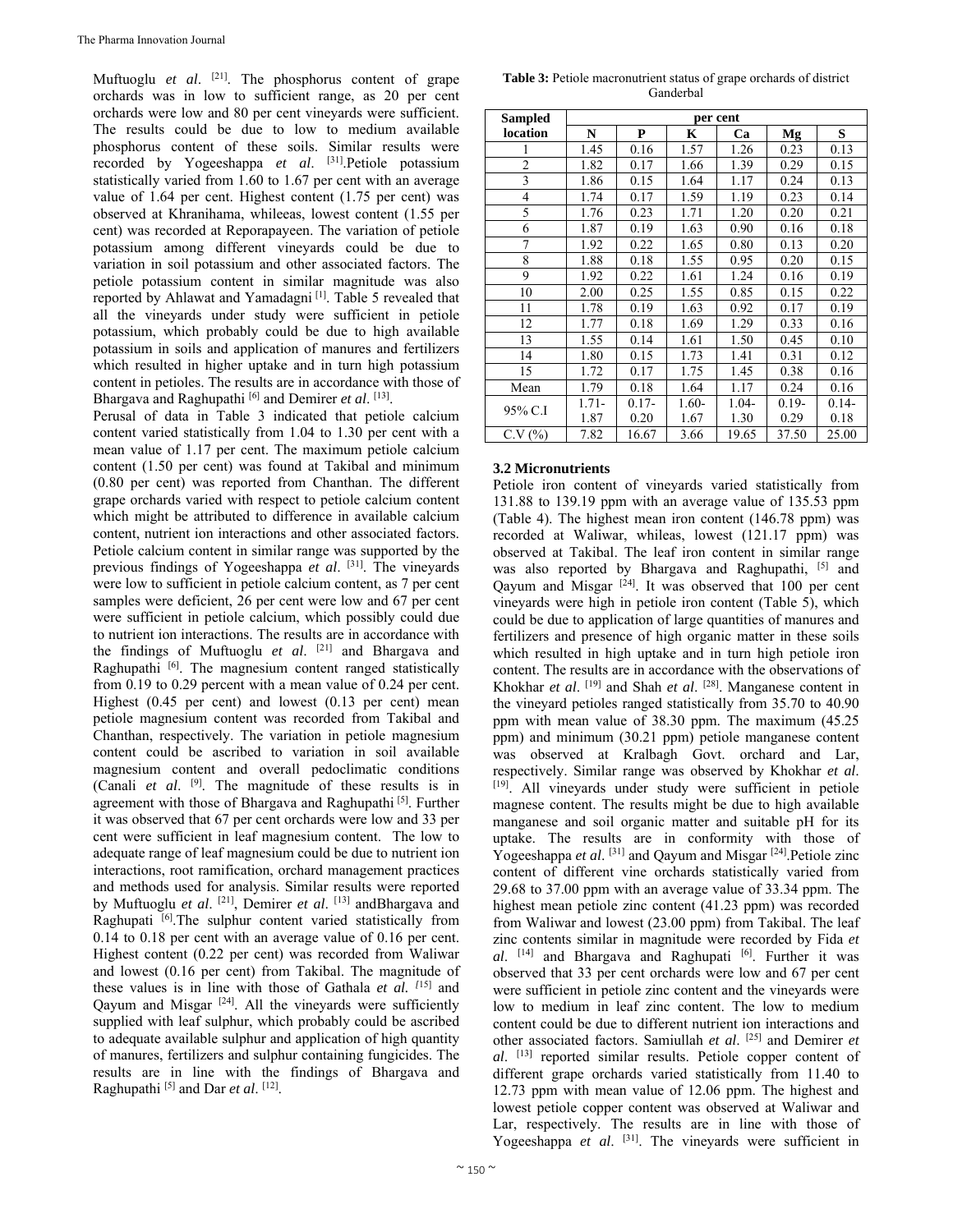petiole copper as 100 per cent orchards showed medium copper content, which might be ascribed to application of manures, fertilizers and copper containing fungicides. The results are in agreement with the findings of Yogeeshappa *et al*. [31].

Data pertaining to petiole boron content revealed that boron content in ranged statistically from 22.95 to 26.07 ppm with an average value of 24.51 ppm. The highest content (29.50 ppm) was recorded from Yenihama and lowest (20.63 ppm) from Lar. Similar results were reported by Zatylny and St-Pierre, <sup>[32]</sup>. Petiole boron content of was in low to medium being low in 53 per cent orchards and sufficient in 47 per cent grape orchards, which might be attributed to different nutrient ion interactions and loss of soluble boron due to high rainfall. The results are in agreement with those of Shah *et al. [*28]. Molybdenum content in the petiole of different grape orchards varied from 0.33-0.42 ppm with mean value of 0.37 ppm. The highest mean petiole molybdenum content was observed at Takibal and lowest at Waliwar. Similar magnitude of leaf molybdenum was observed by Singh [29]. Perusal of data in Table 5 revealed that 13 per cent vineyards were low and 87 per cent were sufficient in petiole boron content. Sufficient molybdenum in majority of grape orchards could be due to high organic matter and available molybdenum content. The results are supported by the observations of Williams *et al*. [30].

**Table-4:** Petiole micronutrient status of grape orchards of district Ganderbal

| <b>Sampled</b> | ppm     |          |        |           |        |          |
|----------------|---------|----------|--------|-----------|--------|----------|
| location       | Fe      | Mn       | Zn     | <b>Cu</b> | B      | Mo       |
|                | 135.56  | 33.26    | 32.19  | 12.61     | 22.03  | 0.38     |
| $\overline{c}$ | 133.94  | 30.21    | 27.32  | 10.52     | 20.63  | 0.41     |
| 3              | 132.13  | 30.50    | 29.56  | 11.45     | 23.44  | 0.35     |
| $\overline{4}$ | 136.89  | 36.63    | 35.82  | 12.78     | 21.12  | 0.39     |
| 5              | 142.00  | 38.98    | 41.23  | 12.23     | 29.50  | 0.30     |
| 6              | 139.93  | 45.25    | 36.12  | 12.00     | 26.89  | 0.29     |
| $\overline{7}$ | 138.42  | 40.43    | 40.43  | 13.1      | 21.33  | 0.30     |
| 8              | 135.33  | 37.02    | 32.63  | 12.7      | 25.12  | 0.34     |
| 9              | 140.50  | 44.50    | 37.92  | 13.36     | 26.46  | 0.34     |
| 10             | 146.78  | 43.98    | 44.63  | 13.87     | 26.92  | 0.27     |
| 11             | 137.91  | 41.78    | 37.00  | 13.22     | 26.88  | 0.32     |
| 12             | 138.12  | 41.12    | 33.60  | 10.12     | 28.12  | 0.37     |
| 13             | 121.17  | 38.12    | 23.00  | 10.03     | 23.22  | 0.54     |
| 14             | 124.41  | 37.19    | 24.76  | 11.87     | 24.03  | 0.51     |
| 15             | 129.92  | 35.56    | 23.88  | 11.07     | 21.95  | 0.47     |
| Mean           | 135.53  | 38.30    | 33.34  | 12.06     | 24.51  | 0.37     |
| 95% C.I        | 131.88- | $35.70-$ | 29.68- | 11.40-    | 22.95- | $0.33 -$ |
|                | 139.19  | 40.90    | 37.00  | 12.73     | 26.07  | 0.42     |
| C.V(%)         | 4.69    | 12.27    | 19.80  | 9.95      | 11.50  | 21.62    |

**Table- 5:** Nutritional status grape orchards

| <b>Nutrient element</b> | <b>Nutritional level (Per cent samples)</b> |     |                   |             |  |
|-------------------------|---------------------------------------------|-----|-------------------|-------------|--|
|                         | <b>Deficient</b>                            | Low | <b>Sufficient</b> | <b>High</b> |  |
| N                       |                                             |     |                   | 100         |  |
| P                       |                                             | 20  | 80                |             |  |
| K                       |                                             |     | 100               |             |  |
| Ca                      | 7                                           | 26  | 67                |             |  |
| Mg                      |                                             | 67  | 33                |             |  |
| S                       |                                             |     | 100               |             |  |
| Fe                      |                                             |     |                   | 100         |  |
| Mn                      |                                             |     | 100               |             |  |
| Zn                      |                                             | 33  | 67                |             |  |
| Cu                      |                                             | -   | 100               |             |  |
| В                       |                                             | 53  | 47                |             |  |
| Mo                      |                                             | 13  | 87                |             |  |

# **4. Conclusion**

Leaf analysis revealed that 20, 33, 67, 33,53 and13 per cent, vineyards were low in phosphorus, calcium, magnesium, zinc, boron and molybdenum, contents, respectively whereas, no deficiency of nitrogen, potassium, sulphur, iron, manganese and copper was observed in grape orchards of Jammu and Kashmir.

# **5. References**

- 1. Ahlawat VP and Yamadagni T. Effect of various levels of N and K application on growth, yield and petiole composition of grapes cv. Perlette. Prog. Hort. 1988; 20(3-4):190-196.
- 2. Anonymous. Area and production of horticultural crops in Jammu and Kashmir state. Depaqrtment of Horticulture Jammu and Kashmir Government, 2014.
- 3. Awasthi RP, Bhutani VP, Sharma JC and Kaith NS. Mineral nutrient status of apple orchards in Shimla district of Himachal Pradesh. Indian J. Hort. 1998; 55(3):314-322.
- 4. Berger KC and Troug K. Boron determined by using the quinalizarin reaction. J. Industr. Eng Chem*.* 1939; 2:540- 545.
- 5. Bhargava BS and Raghupathi HB. Zinc status of soils and petioles of vineyards of Peninsular India. Agroped. 1994; 4:113-120.
- 6. Bhargava BS and Raghupathi HB. Soil and plant diagnostic norms of Perlettegrape. Haryana J. Hort. Sci. 2001; 30(3-4):165-167.
- 7. Brent CT, Hellman E, Beard D and Edgerton Z. Nutrient status in Texas wine grapes and potential impacts on wine stability. In: Proceedings of Texas Viticulture and Enology Research Symposium, Granbury, Texas, U.S.A, 2009.
- 8. Cahoon GA. Survey of Foliar Cotent of American and Frenc Hybrid Grapes in Fourteen Reseach-Demostration Vineyards in Southern Ohio Rest. Summ, Ohio. Agr. Res. and Dev. Ctr. Res. Circ. 1970; 44:24-27.
- 9. Canali S, Nardi P, Neri U and Gentili A. Leaf analysis as a tool for evaluating nutritional status of hazelnut orchards in central Italy. Acta Horticul*.* 2005; 686:291- 296.
- 10. Chapman HD. Suggested foliar sampling and handling techniques for determining the nutrient status of some field, horticultural and plantation crops. Indian J. Hort*.*  1964; 21(2):97-119.
- 11. Chesnin L and Yien CH. Turbidimetric determination of available sulphur. Proceed. Soil Sci. Soc. America. 1951; 15:149-151.
- 12. Dar MA, Wani JA, Raina SK, Bhat MY and Malik MA. Relationship of leaf nutrient content with fruit yield and quality of pear. J. Environ. Biol. 2015; 36:649-653.
- 13. Demirer T, Muftuoglu NM, Dardeniz A and Ors T. Determination of the nutrition standard of soil and leaf analysis of Bozcaada Cavusu grape variety grown in Canakkale, Turkey.Asian J. Chem*.* 2007; 19(5):3997- 4006.
- 14. Fida M, Khan S, Razzaq A, Nawaz I and Izhar-ul-Haq. Fertility status of guava orchards in Kohat district of Pakistan. J. Soil Sci Environ. Manag. 2011; 3(9):260- 268.
- 15. Gathala MK, Yadav BL and Singh SD. Mineral nutrient status of pomegranate orchard in Jaipur district of Rajasthan. J. Indian Soc. Soil Sci. 2004; 52(2):206-208.